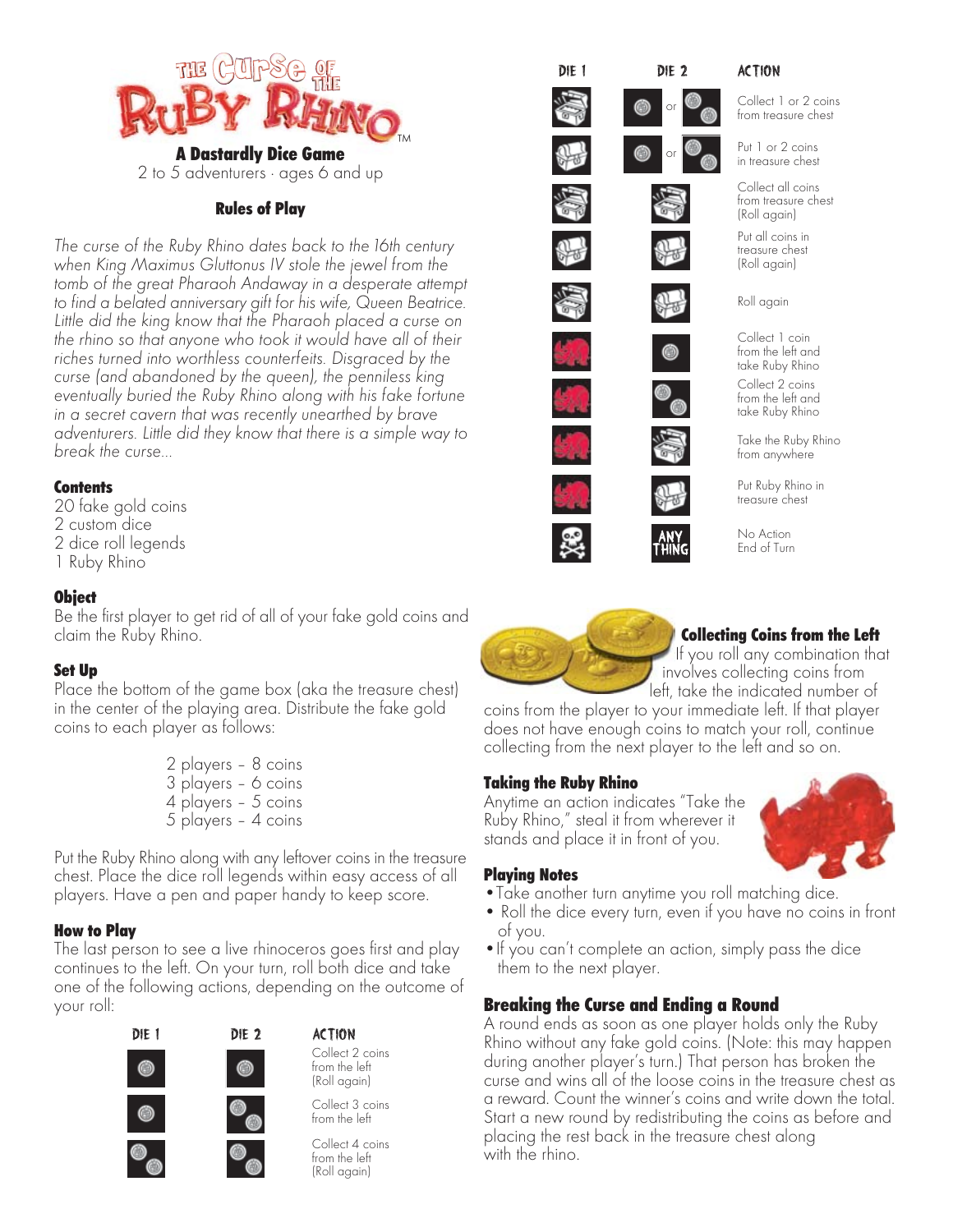# **Ending the Game**

The first player to accumulate 50 points wins the game. For a longer or shorter game, set a different amount needed to win before playing.

# **A Word from Gamewright**

Like the quest for a rare gem, The Curse of the Ruby Rhino offers many opportunities for excitement and adventure. Fortunes change quickly as the rhino bounces from player to player. You may be on the brink of winning when all of a sudden, the rhino is swiped with the roll of a die. In fact, this game stands as a reminder that sometimes sheer luck beats out skill when it comes to achieving a goal. Who will have the fortune to break the curse? Only the rhino knows!

Game by Ken Brunson Illustrations by Dean MacAdam



**GAMEWRIGHT**®<br>Games for the Infinitely Imaginative®<br>70 Bridge Street<br>Newton, MA 02458<br>Tel: 617-924-6006 Fax: 617-969-1758<br>email: jester@gamewright.com **Example 2007**<br>
Examely in the computation<br>
COOT Gamewright, a trademark of Ceaco<br> **MEWRIGHT**® All worldwide rights reserved.



# (La Maldición del Rinoceronte Rubí) **Un Juego Ruin de Dados**

De 2 a 5 aventureros - Edades, 6 años y mayores

# **Reglas del Juego**

La maldición del Rinoceronte Rubí data mas aya del siglo 16, cuando el rey Máximo Glotón el IV, se roba la joya de la tumba del gran faraón Andaway, en un desesperado intento por encontrar un regalo de aniversario para su esposa, la reina Beatriz. Poco se imaginaba el rey que el faraón había maldecido al rinoceronte. Quien se llevara al rinoceronte perdería todas sus riquezas, que se convertirían en piezas falsas y sin valor. Deshonrado por la maldición (y abandonado por la reina), el ahora pobre rey, decide enterrar al Rinoceronte Rubí, junto con su falsa fortuna en una cueva secreta que fue recién desenterrada por unos valientes aventureros. Poco se imaginaban que hay una forma sencilla de darle revés a la maldición...

# Contenido

20 fichas doradas 2 dados personalizados 2 leyendas para los dados Rinoceronte Rubí

# **Objetivo**

Ser el primer jugador en deshacerse de todas sus monedas falsas y reclamar el Rinoceronte Rubí.

# **Estableciendo el Juego**

Coloque la parte de abajo de la caja (el cofre del tesoro) en el centro del área de juego. Distribuya las monedas de oro de la siguiente manera:

- 2 jugadores 8 monedas
- 3 jugadores 6 monedas
- 4 jugadores 5 monedas
- 5 jugadores 4 monedas

Coloque el Rinoceronte Rubí, junto con las monedas que sobren en el cofre del tesoro. Coloque las leyendas para los dados en un jugar asequible a todos los jugadores.

# Como Jugar

La ultima persona en ver un rinoceronte vivo, será la primera en jugar. Le seguirá la persona a su izquierda. A su turno, tire los dados y tome una de las siguientes acciones dependiendo del resultado de los dados: